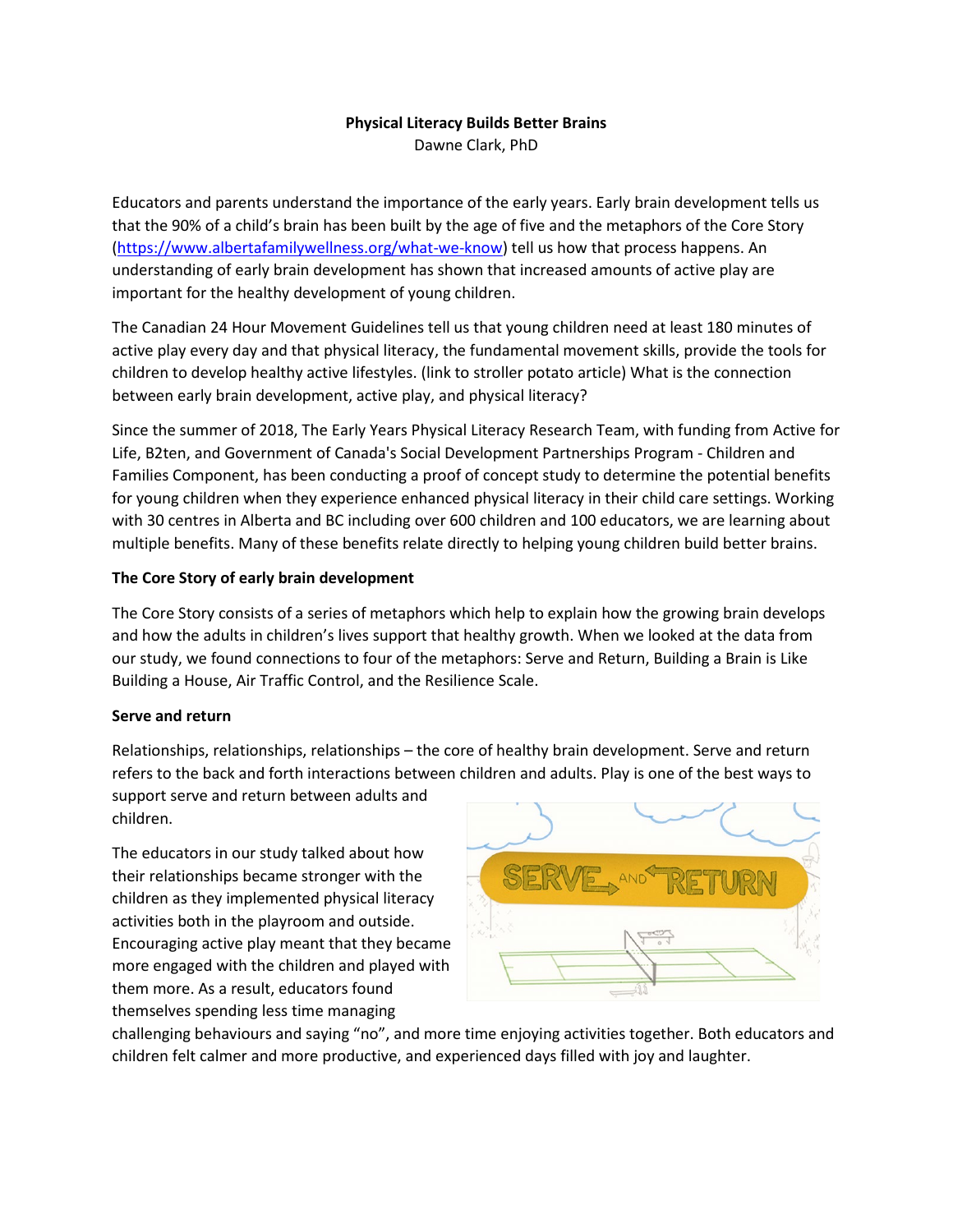#### **Building a brain is like building a house**

The metaphor, building a brain is like building a house, explains the importance of laying a solid foundation in the early years. Stable relationships, serve and return interactions, and positive experiences are the building blocks for a healthy brain which set the trajectory for the rest of life.





Encouraging very young children to participate in active play every day will help children develop a positive attitude towards maintaining an active lifestyle all through their life.

A house has four walls which, in the metaphor, stand for

the four main areas of development: cognitive, social, emotional, and physical. Each of the four walls needs to be well built so that the child's brain can withstand adversity and last for a lifetime. Our study found that physical literacy provides benefits in all four areas of development.

### Cognitive

More able to focus and pay attention Less distracted Increased persistence on task More divergent thinking and problem solving Increased ability to plan and carry out tasks

## Physical

Better balance – sitting in chairs and in circle, dressing in winter clothes independently Confident locomotion – moving around without bumping into obstacles or others Increased coordination – small motor skills (ability to hold a pencil and scissors), hand/eye coordination

## Social

More cooperative play More imaginative and creative play Able to make and keep friends Improved ability to share and work together

Emotional Better emotional self-regulation Better inhibitory control Calmer transitions Improved overall behaviour